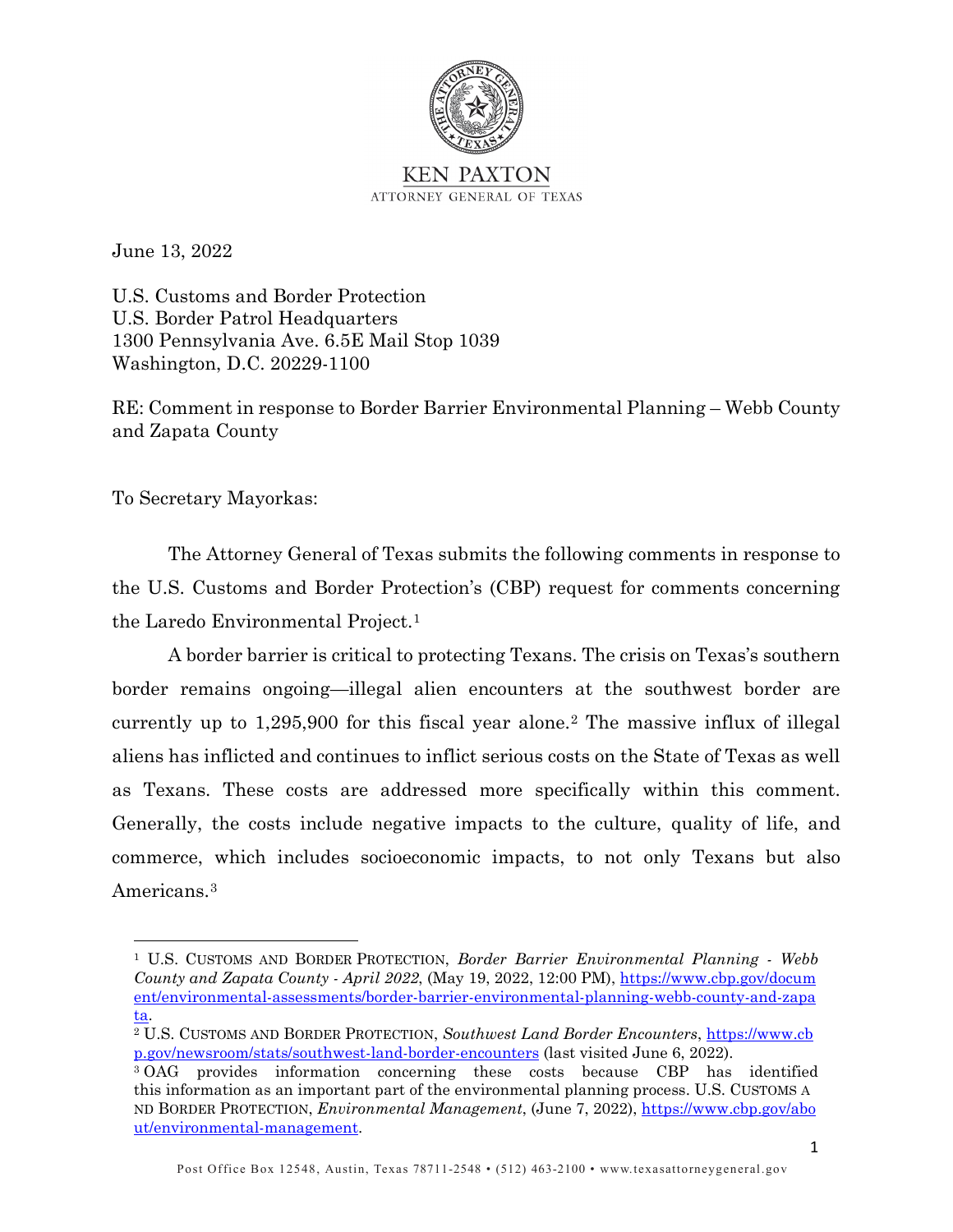The increase in southwest border crossings has resulted in a significant increase in organized crime and drug cartels. These thugs continue to prey on migrants and unaccompanied children through human and drug trafficking, violence, extortion, sexual assault, and exploitation. Texas and its border communities are directly and disproportionately affected by these resulting crimes. The construction of a border barrier is thus crucial to preventing these harms. And time is of the essence.

The Department of Homeland Security ("DHS") has already recognized the value of a southwest border barrier.[4](#page-1-0) DHS's prior assessment concluded generally that "Walls Work."[5](#page-1-1) More specifically, DHS concluded that border barriers are highly effective in deterring and preventing illegal immigration and illegal drug trafficking across the southwest border, and that the construction of border barriers on the southwest border led to a 90 percent reduction in border apprehensions.<sup>[6](#page-1-2)</sup> Considering DHS's recognition of the significant benefit of border barriers to prevent the everincreasing harms that have resulted from an open border, the Laredo Sector border barrier project should begin immediately, and the environmental assessment should be waived.

In light of the increase in available illegal drugs, human trafficking, harm to local communities, and costs to the American people as well as the border states, and the fact that border barriers are greatly effective in preventing these tragic costs, there is not a better time for you, Mr. Secretary, to exercise your authority under Section 102(c) of the Illegal Immigration Reform and Immigrant Responsibility Act.[7](#page-1-3)

<span id="page-1-0"></span><sup>4</sup> U.S. DEP'T OF HOMELAND SEC., *Walls Work*, (Dec. 12, 2018), [https://www.dhs.gov/news/2018/12/12/](https://www.dhs.gov/news/2018/12/12/walls-work) [walls-work.](https://www.dhs.gov/news/2018/12/12/walls-work) 5 *Id.*

<span id="page-1-2"></span><span id="page-1-1"></span><sup>6</sup> *Id.*

<span id="page-1-3"></span><sup>7</sup> Section 102(c) delegates to the DHS Secretary "the authority to waive all legal requirements such Secretary, in such Secretary's sole discretion, determines necessary to ensure expeditious construction of the barriers and roads." CBP's website expressly acknowledges such action is an option: "For some projects, the Secretary of the Department of Homeland Security (DHS) may determine it is necessary to exercise his or her authority in Section 102(c) of the Illegal Immigration Reform and Immigrant Responsibility Act of 1996 (IIRIRA) to waive certain environmental laws, including NEPA, to expedit e construction of border infrastructure." U.S. CUSTOMS AND BORDER PROTECTION, *Environmental Ma nagement*,<https://www.cbp.gov/about/environmental-management> (last visited June 6, 2022). (emphasis added).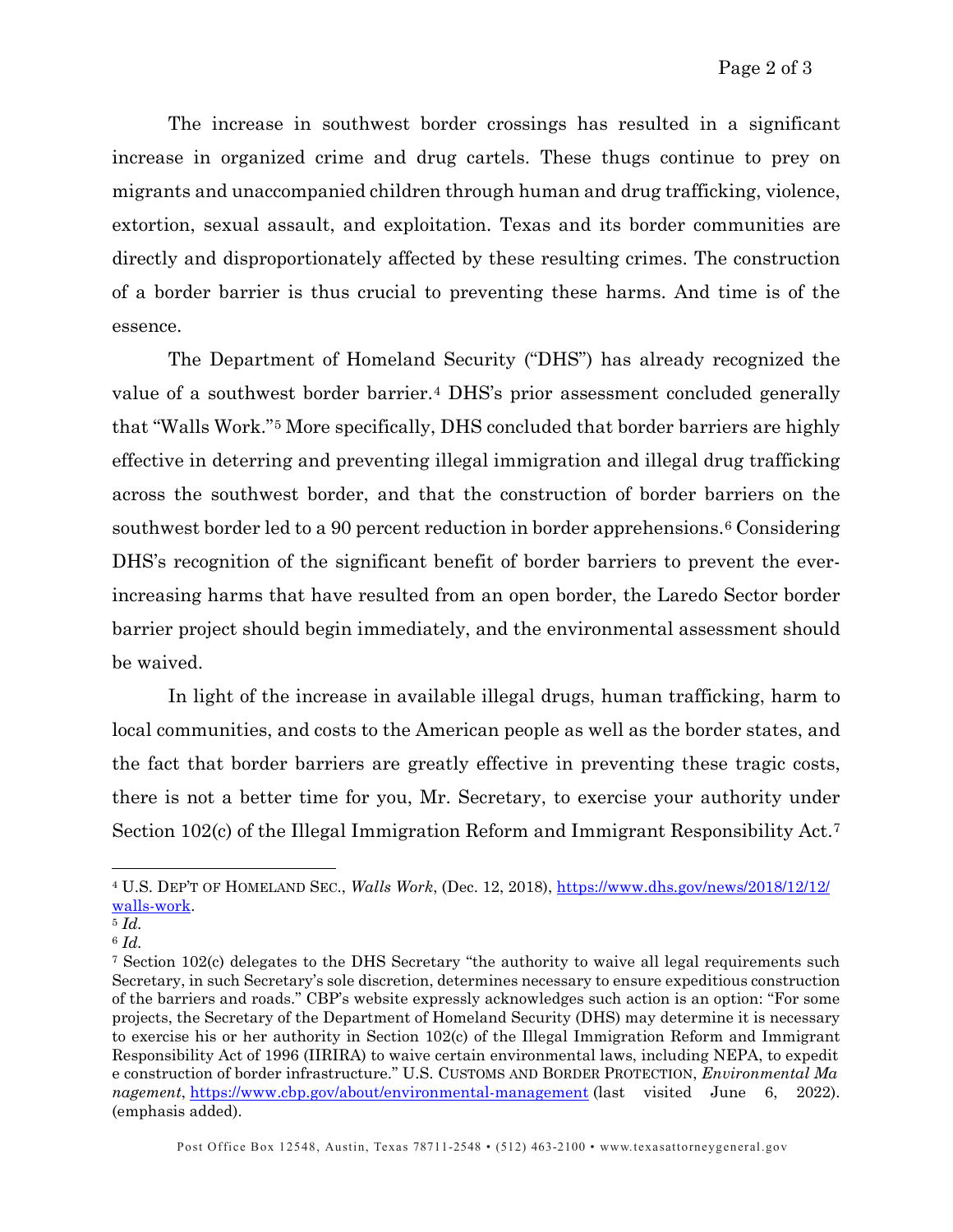**I. A BORDER BARRIER WOULD SIGNIFICANTLY IMPROVE QUALITY OF LIFE NOT ONLY IN TEXAS BUT IN AMERICA.** 

#### **(A) The Border Crisis**

According to you, Mr. Secretary, the federal government was "on pace to encounter more individuals on the southwest border than we have in the last 20 years."[8](#page-2-0) That was in March 2021. By the end of 2021, the number of illegal alien crossings totaled almost 1.7 million.[9](#page-2-1) That was a 78 percent increase from the number of crossings in 2019 and a 279 percent increase from the number of crossings in 2020.[10](#page-2-2) Despite these huge increases of illegal alien crossings, a border barrier has not been built even though it was fully funded more than a year ago.<sup>[11](#page-2-3)</sup>

Further, per CBP's data,<sup>[12](#page-2-4)</sup> the trend is not decreasing, but increasing, with no signs of slowing:

<span id="page-2-0"></span><sup>8</sup> U.S. DEP'T OF HOMELAND SEC., *Statement by Homeland Security Secretary Alejandro N. Mayorkas Regarding the Situation at the Southwest Border* (March 16, 2021), [https://www.dhs.gov/news/2021/0](https://www.dhs.gov/news/2021/03/16/statementhomelandsecuritysecretary-alejandro-n-mayorkas-regarding-situation) [3/16/statement-homeland-security-secretary-alejandro-n-mayorkas-regarding-situation.](https://www.dhs.gov/news/2021/03/16/statementhomelandsecuritysecretary-alejandro-n-mayorkas-regarding-situation) 9 *Southwest Land Border Encounters*, *supra* note 2.

<span id="page-2-2"></span><span id="page-2-1"></span><sup>10</sup> *Id.*

<span id="page-2-4"></span><span id="page-2-3"></span><sup>&</sup>lt;sup>11</sup> Niv Elis, *Congress to approve \$1.375 billion for border wall in 2021*, THE HILL (Dec. 20, 2020), [https://thehill.com/policy/finance/531088-congress-to-approve-1375-billion-for-border-wall-in-2021/.](https://thehill.com/policy/finance/531088-congress-to-approve-1375-billion-for-border-wall-in-2021/) 12 *Southwest Land Border Encounters*, *supra* note 2.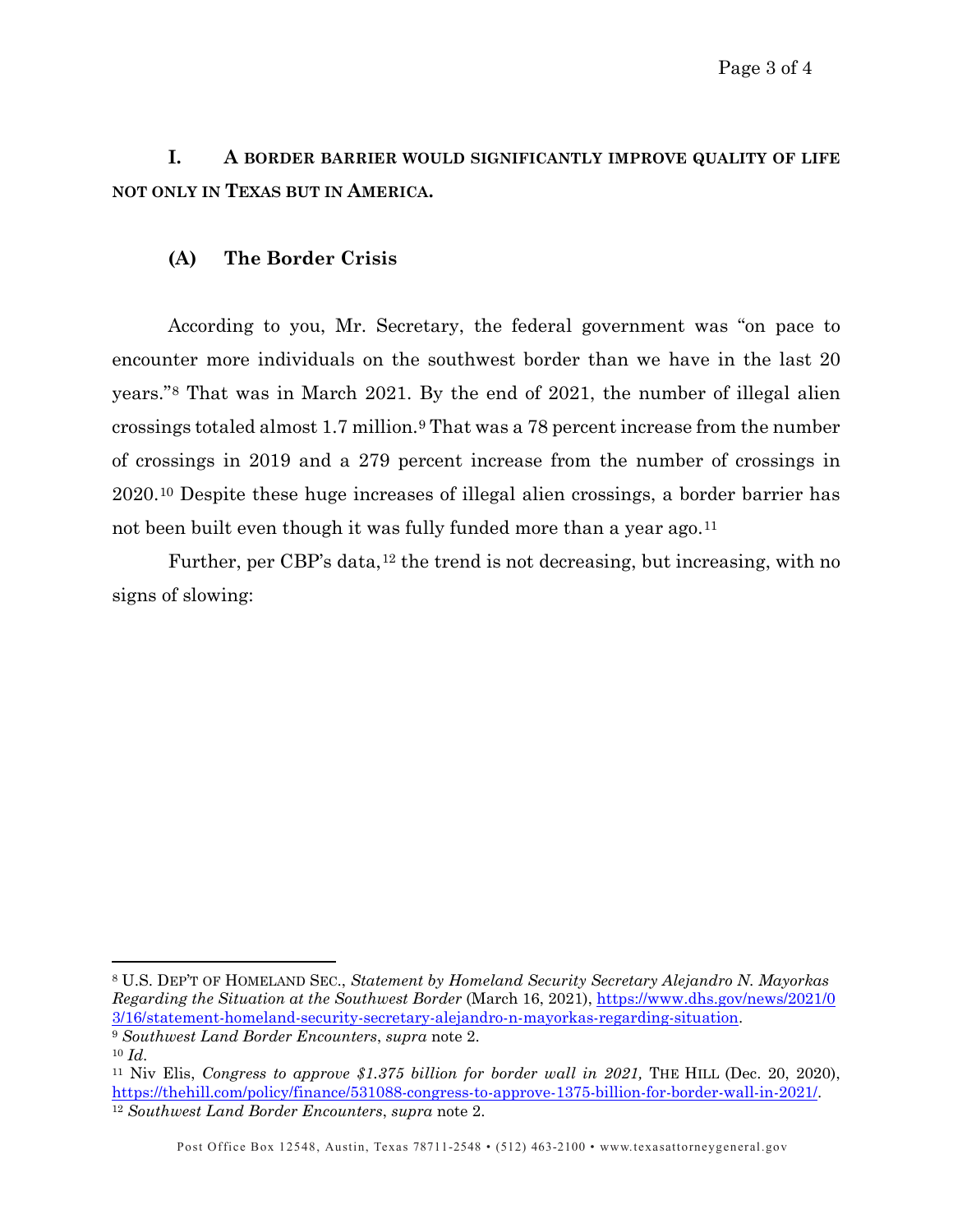

In fiscal year 2022, there has already been a 78 percent increase in the number of crossings compared to the same period in fiscal year 2021[.13](#page-3-0) And fiscal year 2021 was supposed to be the record-breaking year. Following this trend, southern states, such as Texas, could reasonably anticipate 3,087,742 illegal alien crossings by the end of fiscal year 2022[.14](#page-3-1) This number will likely be higher with the anticipated expiration of Title 42.

### **(B) Humanitarian Costs from an Open Border**

**(1) Unfathomable amounts of illegal drugs are being smuggled across America's open border.**

<span id="page-3-0"></span><sup>13</sup> *Id.*

<span id="page-3-1"></span><sup>14</sup> *Id.*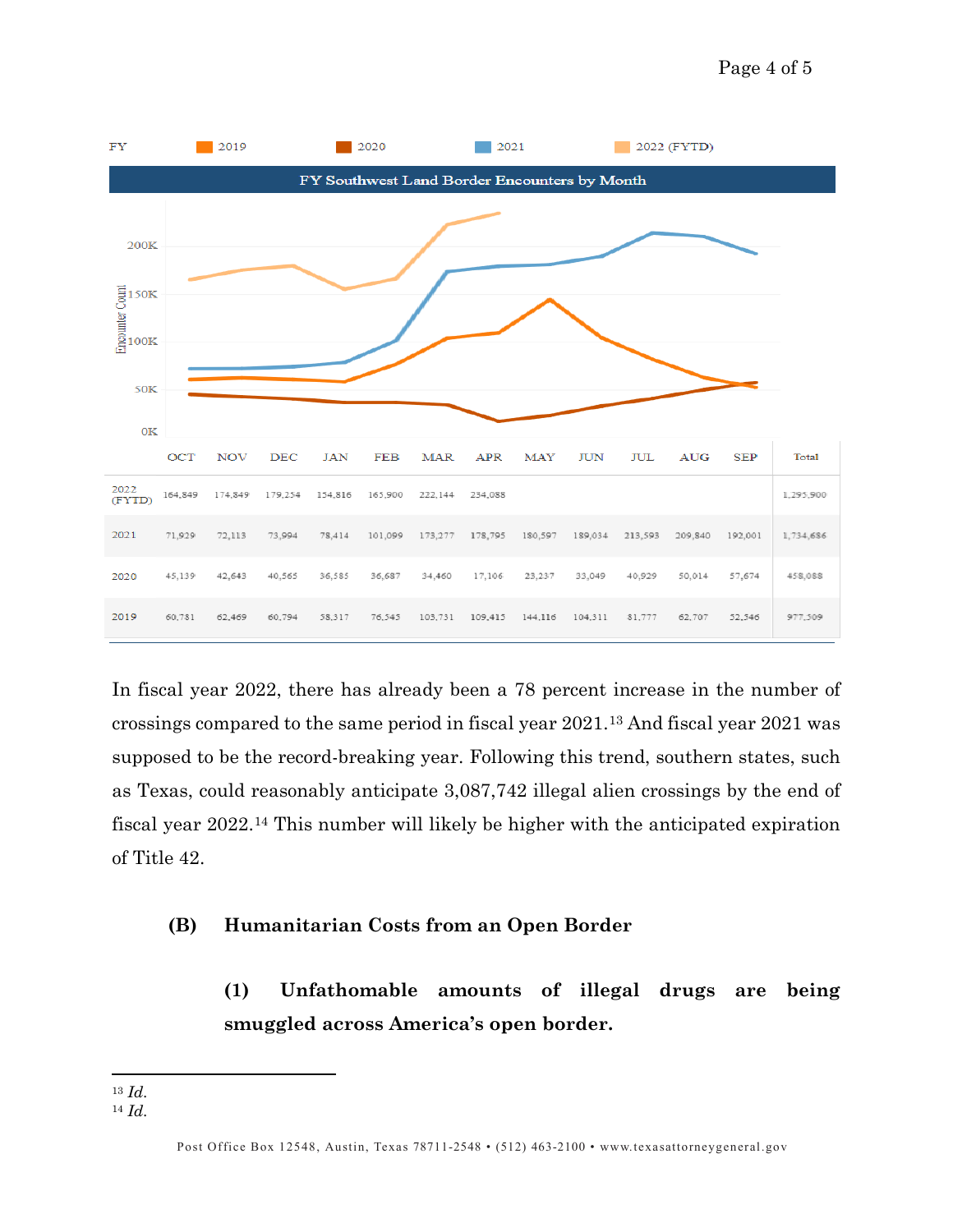Americans are dying from drug overdoses resulting from the massive influx of illegal drugs. For example, a tragic case occurred in January 2022, where a 13-yearold boy died of a fentanyl overdose, and two other students were rushed to the hospital for having similar symptoms.[15](#page-4-0) The school found 40 pounds of powdered fentanyl hidden throughout a *middle school*.<sup>[16](#page-4-1)</sup> This should not be happening.

In only the first month of Texas's 2022 fiscal year (September 1, 2021 to August 31, 2022), the Texas Department of Public Safety (DPS) seized 11,764.47 pounds of illegal drugs at the border.[17](#page-4-2) Following this trend, DPS could reasonably anticipate seizing at least 141,174 pounds of illegal drugs by the end of this fiscal year—which would be a 411 percent increase from the prior fiscal year. Currently, Texas law enforcement authorities have seized enough fentanyl to make up more than 36.2 million lethal doses.[18](#page-4-3) 

Likewise, during fiscal year 2021, CBP officers at eight South Texas ports of entry noted a 1,066 percent increase in fentanyl seizures, totaling 588 pounds.[19](#page-4-4) This spike occurred even though international travel significantly decreased due to COVID-19 travel restrictions.[20](#page-4-5) 

The resulting increase in illegal drugs flowing across the border has spurred an opioid epidemic in the United States, with ghastly, if predictable consequences.[21](#page-4-6) The CDC estimates that almost 108,000 Americans died in 2021 from a drug overdose

<span id="page-4-0"></span><sup>15</sup> Jeff Truesdell, *13-Year-Old Boy Dies After Overdose From Fentanyl at His Connecticut School*, PEOPLE (Jan. 17, 2022), [https://people.com/crime/13-year-old-conn-boy-dies-after-fentanyl-overdose-s](https://people.com/crime/13yearoldconnboydiesafterfentanyloverdoseschool/) [chool/.](https://people.com/crime/13yearoldconnboydiesafterfentanyloverdoseschool/) 16 *Id. See also* Selene Rodriguez, *Biden's Border Policies are Fueling the Fentanyl Crisis in America*,

<span id="page-4-1"></span>TEXAS PUBLIC POLICY FOUNDATION (Feb. 23, 2022), [https://www.texaspolicy.com/bidens-border-polici](https://www.texaspolicy.com/bidensborderpoliciesarefuelingthefentanylcrisisinamerica/) [es-are-fueling-the-fentanyl-crisis-in-america/.](https://www.texaspolicy.com/bidensborderpoliciesarefuelingthefentanylcrisisinamerica/)

<span id="page-4-2"></span><sup>17</sup> TEXAS DEP'T OF PUBLIC SAFETY, TEXAS BORDER SECURITY (September 2021), [https://www.dps.texas](https://www.dps.texas.gov/sites/default/files/documents/publicinformation/documents/bordersecbrief20210901.pdf) [.gov/sites/default/files/documents/publicinformation/documents/bordersecbrief20210901.pdf.](https://www.dps.texas.gov/sites/default/files/documents/publicinformation/documents/bordersecbrief20210901.pdf)

<span id="page-4-3"></span><sup>18</sup> *Biden's Border Policies are Fueling the Fentanyl Crisis in America, supra* note 16.

<sup>19</sup> *Id.*

<span id="page-4-6"></span><span id="page-4-5"></span><span id="page-4-4"></span><sup>20</sup> *Id.*

<sup>21</sup> CENTERS FOR DISEASE CONTROL AND PREVENTION, *Understanding the Opioid Overdoes Epidemic*, <https://www.cdc.gov/opioids/basics/epidemic.html> (last visited June 7, 2022).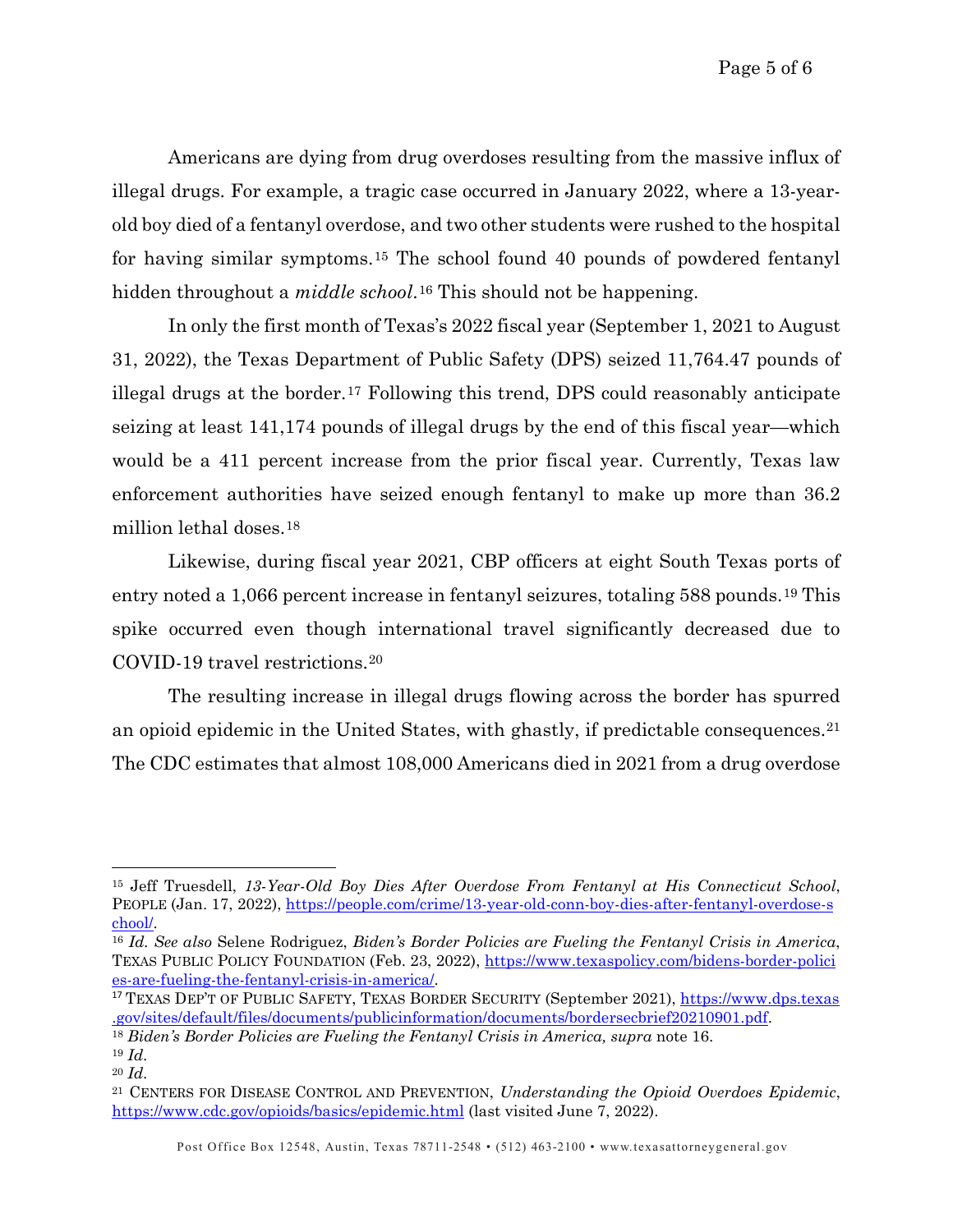— a 14.9 percent increase from 2020 and a 34.9 percent increase from 2019.[22](#page-5-0) This is the *number one cause of death* for Americans ages 18 through 45.[23](#page-5-1) Not deaths from COVID-19. Not deaths from gun violence. Illegal drug overdoses. And the construction of a border barrier can save American lives by substantially reducing the availability of illegal drugs in the United States. Yet, the border remains open, and the construction of border barriers is handcuffed with bureaucratic red tape, showing once again the Biden Administration refuses to take commonsense border security measures that would save American lives. The Biden Administration's open border is killing Americans.

# **(2) Americans and illegal aliens are being enslaved by human traffickers.**

In addition to the harm to Americans from increased illegal drugs in the United States—a direct result of the current border crisis—it is well established that open borders create and promote a humanitarian crisis in the form of human trafficking, a type of modern slavery, that extends beyond Texas's borders.[24](#page-5-2) "Every form of human trafficking is an atrocity, and every victim deserves to be rescued, rehabilitated, and cared for. One way in which the United States can help curb human trafficking is improving border security."[25](#page-5-3)

The border crisis has led to an explosion in human trafficking activity across the border. Immigrants, especially immigrant women, make up the largest portion of

<span id="page-5-0"></span><sup>22</sup> CENTERS FOR DISEASE CONTROL AND PREVENTION, *Provisional Drug Overdose Death Counts*, <https://www.cdc.gov/nchs/nvss/vsrr/drug-overdose-data.htm>(last visited June 7, 2022); Berkeley Lovelace Jr., *U.S. drug overdose deaths reached all-time high in 2021, CDC says Fentanyl continues to drive the majority of overdose deaths in the country,* NBC NEWS (May 11, 2022), [https://www.nbcnews](https://www.nbcnews.com/health/health-news/cdc-says-drug-overdose-deaths-reached-highest-record-last-year-rcna28129) [.com/health/health-news/cdc-says-drug-overdose-deaths-reached-highest-record-last-year-rcna28129.](https://www.nbcnews.com/health/health-news/cdc-says-drug-overdose-deaths-reached-highest-record-last-year-rcna28129) 23 Audrey Conklin, *Fentanyl overdoses become No. 1 cause of death among US adults, ages 18-45: 'A national emergency'*, FOX NEWS (Dec. 16, 2021), [https://www.foxnews.com/us/fentanyl-overdoses-leadi](https://www.foxnews.com/us/fentanyloverdosesleadingcausedeathadults) [ng-cause-death-adults.](https://www.foxnews.com/us/fentanyloverdosesleadingcausedeathadults) 24 Selene Rodriguez, *How Porous Borders Fuel Human Trafficking in the United States,* TEXAS PUBLIC

<span id="page-5-2"></span><span id="page-5-1"></span>POLICY FOUNDATION (Jan. 11, 2022), [https://www.texaspolicy.com/how-porous-borders-fuel-human-tr](https://www.texaspolicy.com/howporousbordersfuelhumantraffickingintheunitedstates/) [afficking-in-the-united-states/.](https://www.texaspolicy.com/howporousbordersfuelhumantraffickingintheunitedstates/) 25 *Biden's Border Policies are Fueling the Fentanyl Crisis in America, supra* note 16.

<span id="page-5-3"></span>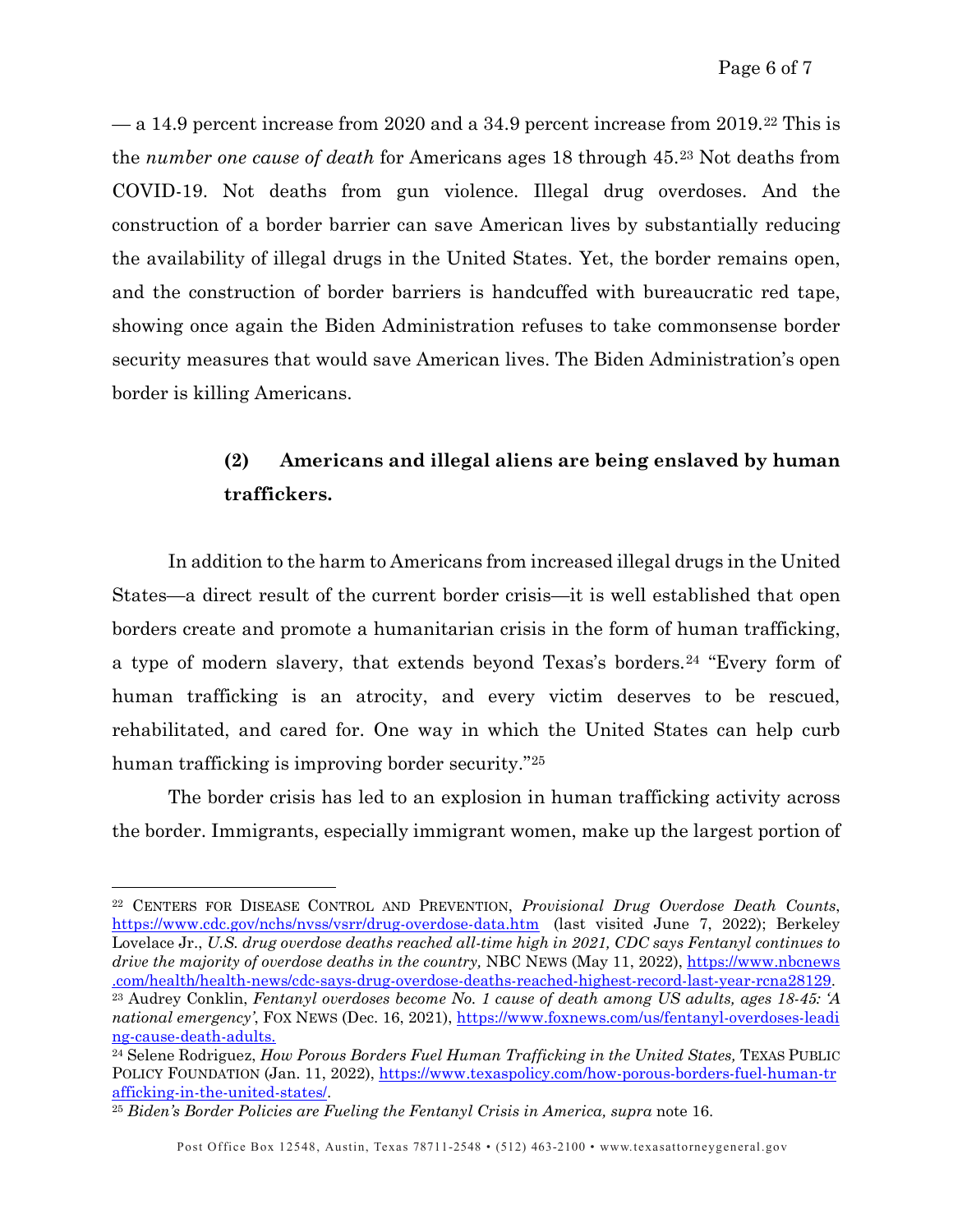trafficking victims.[26](#page-6-0) There is also a well-documented and tragic connection between unlawful immigration from the southern border and human trafficking in the Midwest.[27](#page-6-1)

Indeed, the data makes it readily apparent that trafficking on the southern border is a contributing factor to overall rates of human trafficking in the United States.[28](#page-6-2) For example, the Latin American branch of the Coalition Against Trafficking In Women estimates that 60 percent of Latin American children who set out to cross the border alone or with smugglers have been caught by the cartels and are being abused in child pornography or drug trafficking.[29](#page-6-3)

While the costs of combating human trafficking vary from state to state, Texas inevitably carries much of these costs due to its extensive shared border with Mexico. For example, a report from 2016 concluded that Texas spends approximately \$6.6 billion in lifetime expenditures on minor and youth sex trafficking victims, and that traffickers exploit approximately \$600 million annually from victims of labor trafficking in Texas (i.e., lost wages). Yes, this undoubtedly results in lost tax revenue to Texas; but, far more tragically, it means people are being enslaved.[30](#page-6-4)

Preventing this horrible humanitarian tragedy—the trafficking of children and

<span id="page-6-0"></span><sup>26</sup> *Id.*

<span id="page-6-1"></span><sup>27</sup> *See generally* U.S. DEP'T OF STATE, TRAFFICKING IN PERSONS REPORT (20th ed., June 2020), [https://www.state.gov/wp-content/uploads/2020/06/2020-TIP-Report-Complete-06242](https://www.state.gov/wpcontent/uploads/2020/06/2020TIPReportComplete062420FINAL.pdf) [0-FINAL.pdf;](https://www.state.gov/wpcontent/uploads/2020/06/2020TIPReportComplete062420FINAL.pdf) U.S. DEP'T OF JUSTICE, *U.S. Mexico Bilateral Human Trafficking Enforcement Initiativ e*, <https://www.justice.gov/humantrafficking/special-initiatives#bilateral> (last visited June 6, 2022) ("Mexico is the country of origin of the largest number of foreign-born human trafficking victims identified in the United States."); POLARIS PROJECT, FIGHTING HUMAN TRAFFICKING ACROSS THE U.S. – MEXICO BORDER (2018), [https://polarisproject.org/wp-content/uploads/2016/10/Consejo-NHTH-Stati](https://polarisproject.org/wpcontent/uploads/2016/10/ConsejoNHTHStatistics2018.pdf) [stics-2018.pdf](https://polarisproject.org/wpcontent/uploads/2016/10/ConsejoNHTHStatistics2018.pdf) ("Every day, powerful criminal networks and individual traffickers on both sides of the border recruit people for labor or sexual exploitation."); UNITED NATIONS OFFICE ON DRUG AND CRIME, GLOBAL REPORT ON TRAFFICKING IN PERSONS (2018), [https://www.unod](https://www.unodc.org/documents/data-and-analysis/glotip/2018/GLOTiP_2018_BOOK_web_small.pdf) [c.org/documents/data-and-analysis/glotip/2018/GLOTiP\\_2018\\_BOOK\\_web\\_small.pdf;](https://www.unodc.org/documents/data-and-analysis/glotip/2018/GLOTiP_2018_BOOK_web_small.pdf) *Southwest Lan d Border Encounters*, *supra* note 2.

<span id="page-6-2"></span><sup>28</sup> *Id.*

<span id="page-6-3"></span><sup>29</sup> Heather Robinson, *How Biden's border policies will increase sex trafficking of children to US*, NEW YORK POST (April 17, 2022), [https://nypost.com/2021/04/17/how-bidens-border-p](https://nypost.com/2021/04/17/how-bidens-border-policy-will-increase-child-sex-trafficking-to-us/) [olicy-will-increase-child-sex-trafficking-to-us/.](https://nypost.com/2021/04/17/how-bidens-border-policy-will-increase-child-sex-trafficking-to-us/) 30 Noël Busch-Armendariz, et al., *Human Trafficking by the Numbers: The Initial Benchmark of* 

<span id="page-6-4"></span>*Prevalence and Economic Impact for Texas*, UNIVERSITY OF TEXAS

AUSTIN (Dec. 2016), [https://repositories.lib.utexas.edu/bitstream/handle/2152/44597/idvsa-2016-hum](https://repositories.lib.utexas.edu/bitstream/handle/2152/44597/idvsa-2016-human-trafficking-by-the-numbers.pdf?sequence=2%26isAllowed=y) [an-trafficking-by-the-numbers.pdf?sequence=2%26isAllowed=y.](https://repositories.lib.utexas.edu/bitstream/handle/2152/44597/idvsa-2016-human-trafficking-by-the-numbers.pdf?sequence=2%26isAllowed=y)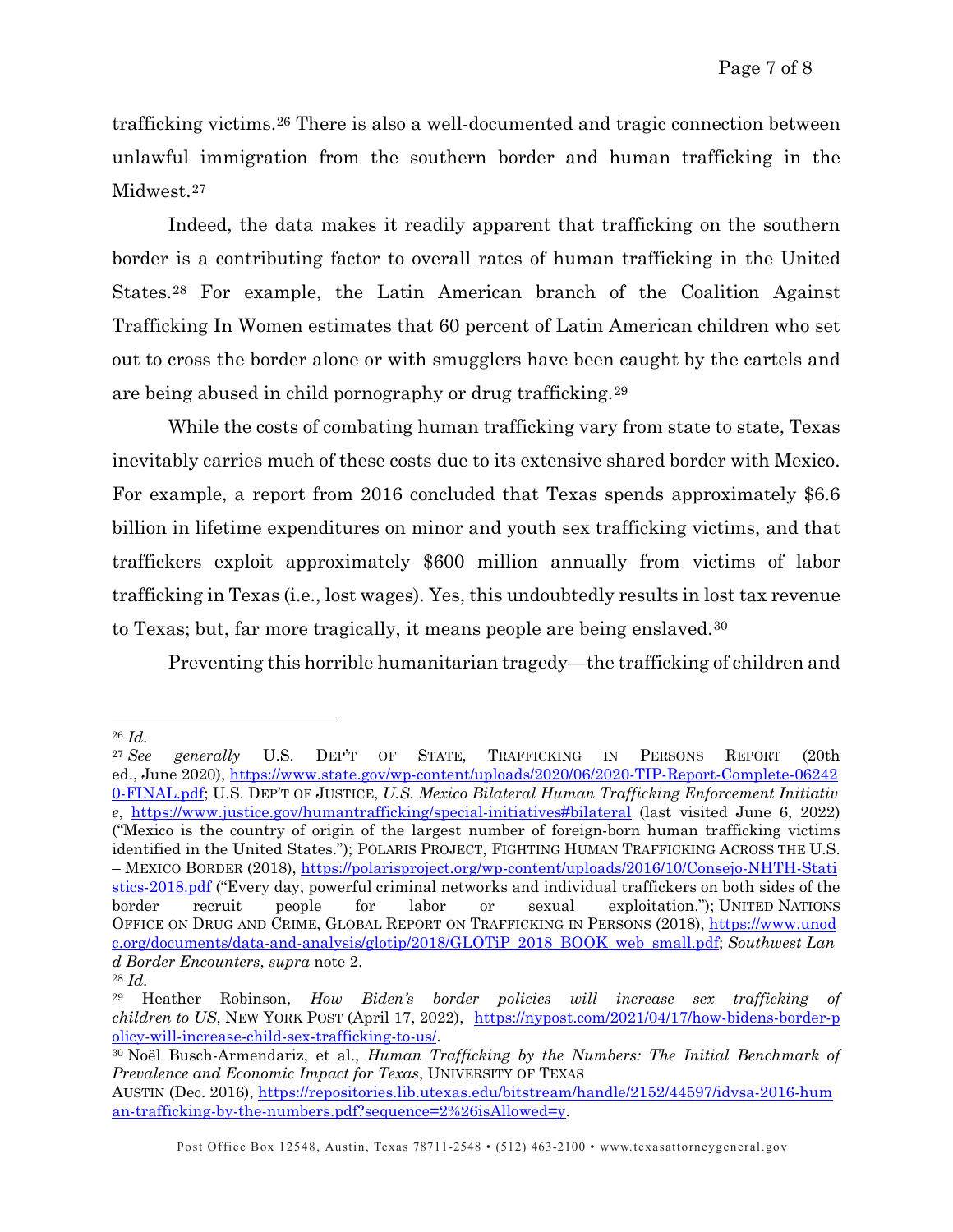others—should be reason enough to implement this border barrier immediately.

## **(3) Webb and Zapata counties are disproportionately impacted by the negative consequences of an open border.**

The impacts of an open border also disproportionately harm Texas border communities.

The Laredo Sector, which includes both Webb and Zapata counties, has seen encounters increase by up to 165 percent from October 2020 through March 2021 as compared to the same period a year earlier.[31](#page-7-0) And fiscal year 2022 encounters will be greater as this year is already breaking prior years' statistics by a record pace.

Webb County has seen a significant increase in the number of illegal aliens trespassing on private property and inflicting harm. Just a few weeks ago, DPS stopped two big rig trucks in Webb County with over 200 illegal immigrants being smuggled inside.[32](#page-7-1) As a result of these increased encounters and crime, Webb County, has partnered with Governor Greg Abbott's border security operation to arrest migrants suspected of crossing the border illegally on state charges.[33](#page-7-2) This reflects the substantial decrease in the quality of life as a result of the open border. For example, Webb County Judge Tano Tijerina explained that growing up on ranches, he always encountered people crossing the border illegally onto their property and "for the most part, almost all of them d[id] not mean us any harm."[34](#page-7-3) But "[n]owadays, there's a lot of changes that have happened." Specifically, he said "[y]ou have a lot of

<span id="page-7-0"></span><sup>31</sup> U.S. CUSTOMS AND BORDER PROTECTION, *U.S. Border Patrol Southwest Border Apprehensions by*  Sectorhttps://www.cbp.gov/newsroom/stats/southwest-land-border-encounters/usb-sw-border-apprehe [nsions](https://www.cbp.gov/newsroom/stats/southwestlandborderencounters/usbswborderapprehensions) (last visited June 6, 2022). This website also shows that, in the Laredo Sector, unaccompanied children encounters increased by 27% and single adult encounters increased by 157%. 32 TEX. DEP'T OF PUBLIC SAFETY, *Over 200 Illegal Migrants Discovered During* 

<span id="page-7-1"></span>*Traffic Stops (DPS-South Texas Region)* (May 11, 2022), [https://www.dps.texas.gov/news/over-200-ill](https://www.dps.texas.gov/news/over200illegal-migrants-discovered-during-traffic-stops-dps-south-texas-region) [egal-migrants-discovered-during-traffic-stops-dps-south-texas-region.](https://www.dps.texas.gov/news/over200illegal-migrants-discovered-during-traffic-stops-dps-south-texas-region) 33 Jolie McCullough, *Webb County, a Democratic stronghold, is set to welcome Texas Gov. Greg Abbott's* 

<span id="page-7-3"></span><span id="page-7-2"></span>*controversial migrant arrests,* THE TEXAS TRIBUNE (March 10, 2022), [https://www.texastribune.org/2](https://www.texastribune.org/2022/03/10/texas-border-migrant-arrests-webb-county/) [022/03/10/texas-border-migrant-arrests-webb-county/.](https://www.texastribune.org/2022/03/10/texas-border-migrant-arrests-webb-county/) 34 *Id.*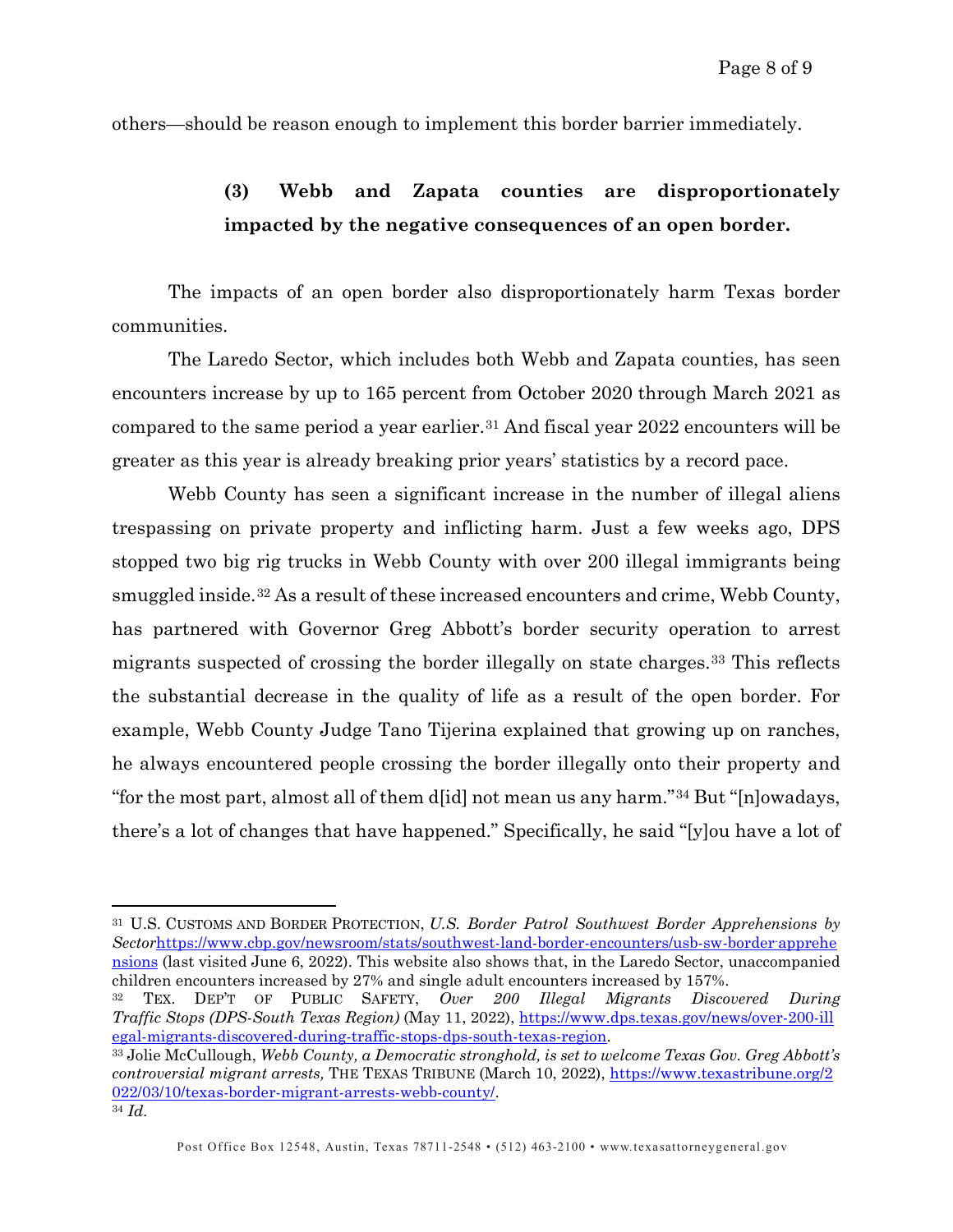people who do have malintent."[35](#page-8-0) Similarly, the Zapata County Sheriff noted his community previously experienced about one highway chase or vehicle bailout per week, but "[n]ow it's once a day."[36](#page-8-1) 

In addition, the economic cost to ranchers from illegal alien traffic through their properties has also been substantial. Ranch owners in the nearby area cite costs in the tens of thousands of dollars to repair cut fences and gates destroyed by human smugglers transporting undocumented persons through their ranches.<sup>[37](#page-8-2)</sup> These numbers are not unique.

More than 100,000 illegal aliens are caught trespassing in the U.S. each month.[38](#page-8-3) Just six months into fiscal year 2022, border agents have logged over 1 million encounters with illegal aliens at the U.S.-Mexico border.<sup>[39](#page-8-4)</sup> As a result, border agents are expected to "exceed 2 million apprehensions total in the 2022 fiscal year," easily beating the record 1.7 million apprehensions in fiscal year 2021.[40](#page-8-5) 

In 2021, Governor Greg Abbott issued border-related disaster declarations for both Webb and Zapata counties, due to the "surge of individuals unlawfully crossing the Texas-Mexico border" which posed an "ongoing and imminent threat of disaster" for those counties.[41](#page-8-6) That disaster declaration was recently renewed on May 22, 2022 because of the "ongoing and imminent threat of disaster for a number of Texas counties," which include Webb and Zapata counties, "and for all state agencies

<span id="page-8-0"></span><sup>35</sup> *Id.*

<span id="page-8-1"></span><sup>36</sup> John Burnett, *Human Smugglers Bypass Border Patrol, Bedeviling Sheriffs And Ranchers in South Texas*, NPR (April 24, 2021), [https://www.npr.org/2021/04/24/990150761/human-s](https://www.npr.org/2021/04/24/990150761/human-smugglers-bypass-border-patrol-bedeviling-sheriffs-and-ranchers-in-south-t) [mugglers-bypass-border-patrol-bedeviling-sheriffs-and-ranchers-in-south-t.](https://www.npr.org/2021/04/24/990150761/human-smugglers-bypass-border-patrol-bedeviling-sheriffs-and-ranchers-in-south-t)<br><sup>37</sup> *Id.* (noting that rancher Whit Jones III spent \$30,000 in a three-month period in 2021 to repair

<span id="page-8-2"></span>dozens of breaks in his fences).

<span id="page-8-3"></span><sup>38</sup> *Southwest Land Border Encounters*, *supra* note 2.

<span id="page-8-4"></span><sup>39</sup> Jordan Boyd, *Fiscal Year 2022 Border Encounters Will Hit 1 Million Right Before Peak Migration Season*, THE FEDERALIST (March 29, 2022), [https://thefederalist.com/2022/03/29/fisca](https://thefederalist.com/2022/03/29/fiscal-year-2022-border-encounters-will-hit-1-million-right-before-peak%1emigration%1eseason/) [l-year-2022-border-encounters-will-hit-1-million-right-before-peak-migration-season/;](https://thefederalist.com/2022/03/29/fiscal-year-2022-border-encounters-will-hit-1-million-right-before-peak%1emigration%1eseason/) *Southwest Lan d Border Encounters*, *supra* note 2.

<span id="page-8-5"></span><sup>40</sup> *Fiscal Year 2022 Border Encounters Will Hit 1 Million Right Before Peak Migration Season*, *supra* note 39.<br><sup>41</sup> Gov. Greg Abbott, Proclamation by the Governor of the state of Texas (May

<span id="page-8-6"></span><sup>31,</sup> 2021), [https://gov.texas.gov/uploads/files/press/DISASTER\\_border\\_security\\_IMAGE\\_05-31-2021.](https://gov.texas.gov/uploads/files/press/DISASTER_border_security_IMAGE_05-31-2021.pdf) [pdf.](https://gov.texas.gov/uploads/files/press/DISASTER_border_security_IMAGE_05-31-2021.pdf)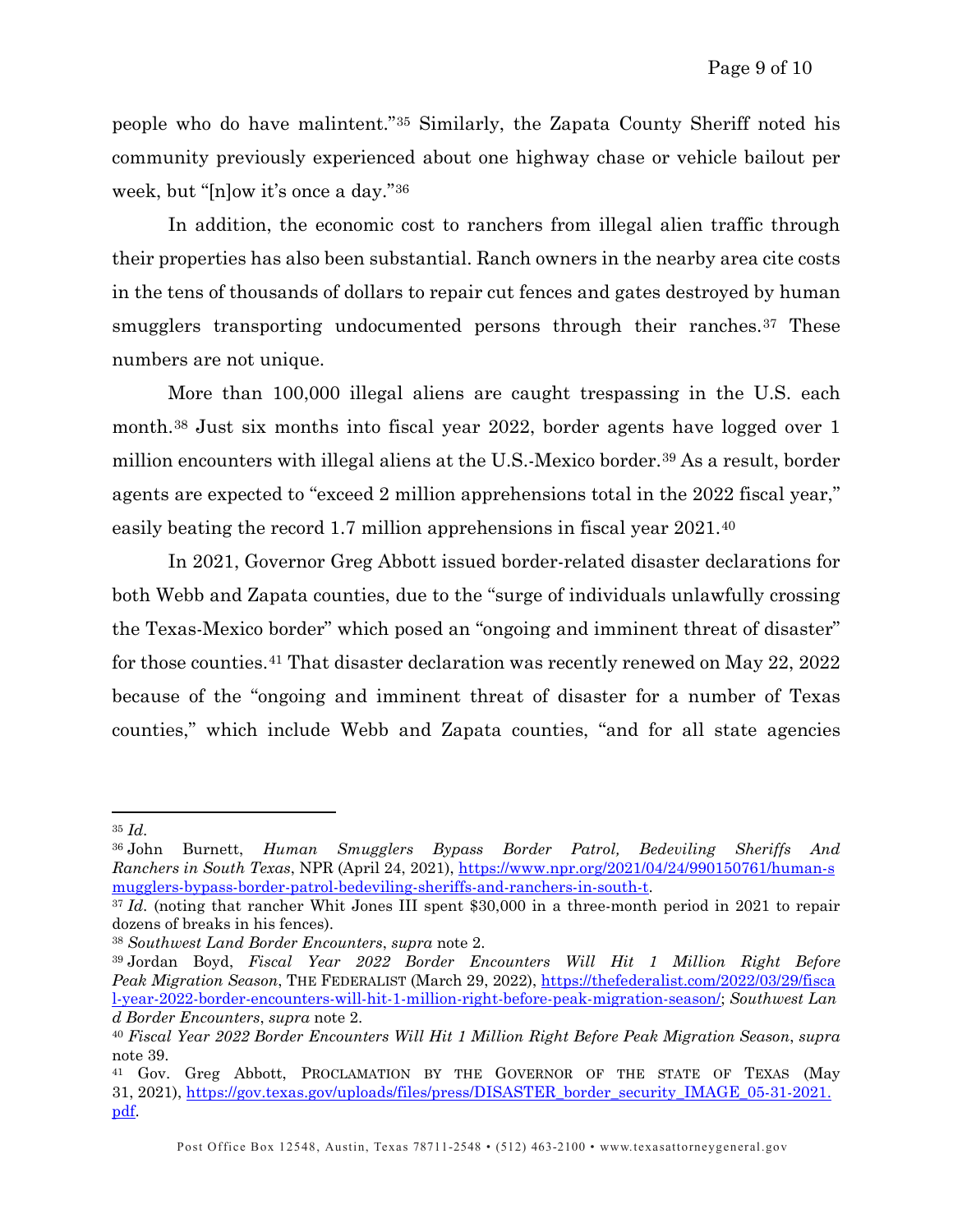affected" by the border crisis.[42](#page-9-0) A disaster declaration only applies where there is an "occurrence or imminent threat of widespread or severe damage, injury, or loss of life or property resulting from any natural or man-made cause, . . . requiring emergency action[.]"[43](#page-9-1) Yet, despite these troubling realities for Texas communities, they are still waiting for the already funded border barrier to be built. These counties have been in this state of disaster for at least more than a year now as a result of DHS's and the Biden Administration's inactions.

A border barrier will improve the quality of life of Texans and Americans by leaps and bounds and should be constructed immediately.

## **II. A BORDER BARRIER WILL RESULT IN HUGE ECONOMIC BENEFITS IN THE FORM OF REDUCED COSTS TO TAXPAYERS AND THE STATE OF TEXAS.**

The increase in the number of illegal aliens crossing the border has inflicted serious and substantial costs on Texas. The additional costs of housing, educating, and providing healthcare and other social services for trafficking victims, asylum seekers, or illegal aliens continue to financially burden Texas and its taxpayers.

The costs of an open border are extensive. Texas spends significant amounts of money providing services to illegal aliens. Those services include education services, healthcare, subsidized driver's licenses, and many other social services broadly available in Texas. Federal law even requires Texas to include illegal aliens in some of these programs. The State also funds multiple healthcare programs that cover illegal aliens. These services include the Emergency Medicaid program, the Texas Family Violence Program, and the Texas Children's Health Insurance Program. The provision of these services to illegal aliens is estimated to cost Texas over \$850 million

<span id="page-9-0"></span><sup>42</sup> Gov. Greg Abbott, PROCLAMATION BY THE GOVERNOR OF THE STATE OF TEXAS (May 22, 2022), [https://gov.texas.gov/uploads/files/press/DISASTER\\_border\\_security\\_renewal\\_IMAGE\\_05-](https://gov.texas.gov/uploads/files/press/DISASTER_border_security_renewal_IMAGE_05-22-2022.pdf)  $\frac{22-2022.pdf}{43}$  Tex. Gov't Code § 418.004(1) (defining "disaster").

<span id="page-9-1"></span>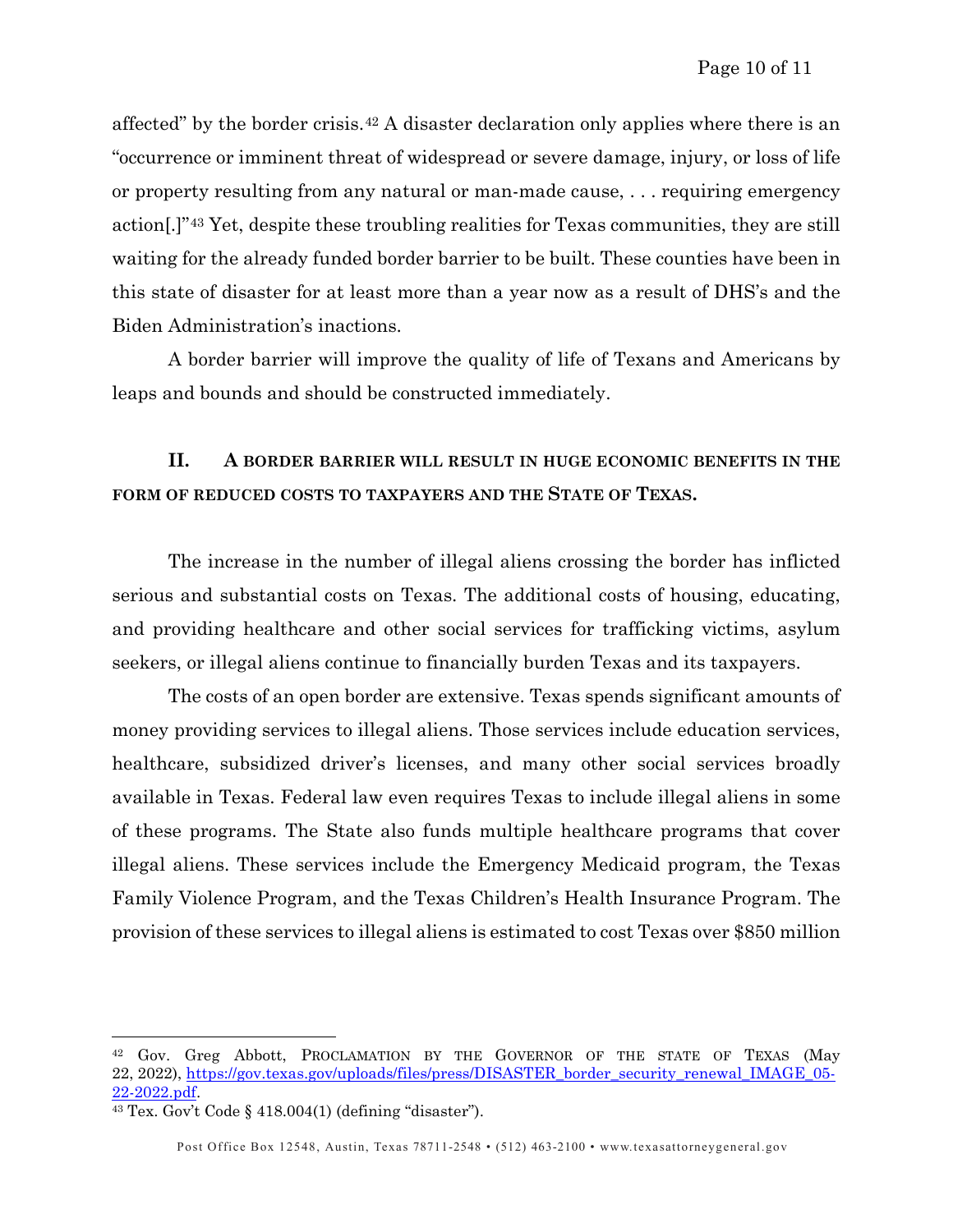each year.[44](#page-10-0) 

- Texans annually pay between \$579 million and \$717 million for public hospital districts to provide uncompensated care for illegal aliens.<sup>[45](#page-10-1)</sup>
- Texans paid \$152 million to house illegal criminal aliens for just one year.[46](#page-10-2)
- Texans pay between \$62 million and \$90 million to include illegal aliens in the state Emergency Medicaid program.[47](#page-10-3)
- Texans paid more than \$1 million for The Family Violence Program to provide services to illegal aliens for one year.[48](#page-10-4)
- Texans pay between \$30 million and \$38 million per year on perinatal coverage for illegal aliens through the Children's Health Insurance Program.[49](#page-10-5)
- Texans annually pay between \$31 million and \$63 million to educate unaccompanied alien children.[50](#page-10-6)

As noted above, moreover, border crossings are anticipated to increase dramatically in 2022 with the expiration of Title 42, resulting in even higher costs to Texas, Texas communities, and taxpayers. Thus, a border barrier that results in decreased border crossings will create massive economic savings.

### **III. A BORDER BARRIER WILL ONLY BENEFIT BOTH TEXANS AND AMERICANS.**

Adequate border security in the form of a border barrier will deter human smuggling, human trafficking, and other criminal activities associated with a porous

- <span id="page-10-3"></span><span id="page-10-2"></span><sup>46</sup> *Id.*
- <sup>47</sup> *Id.* <sup>48</sup> *Id.*
- <span id="page-10-4"></span><sup>49</sup> *Id.*
- <span id="page-10-6"></span><span id="page-10-5"></span><sup>50</sup> *Id.*

<span id="page-10-0"></span><sup>44</sup> Attorney General Ken Paxton, *AG Paxton: Illegal Immigration Costs Texas Taxpayers Over \$850 Million Each Year*, PRESS RELEASE (March 31, 2021), [https://www.texasattorne](https://www.texasattorneygeneral.gov/news/releases/ag-paxton-illegal-immigration-costs-texas-taxpayers-over-850-million-each-year) [ygeneral.gov/news/releases/ag-paxton-illegal-immigration-costs-texas-taxpayers-over-850-million-eac](https://www.texasattorneygeneral.gov/news/releases/ag-paxton-illegal-immigration-costs-texas-taxpayers-over-850-million-each-year) [h-year.](https://www.texasattorneygeneral.gov/news/releases/ag-paxton-illegal-immigration-costs-texas-taxpayers-over-850-million-each-year) 45 *Id.*

<span id="page-10-1"></span>